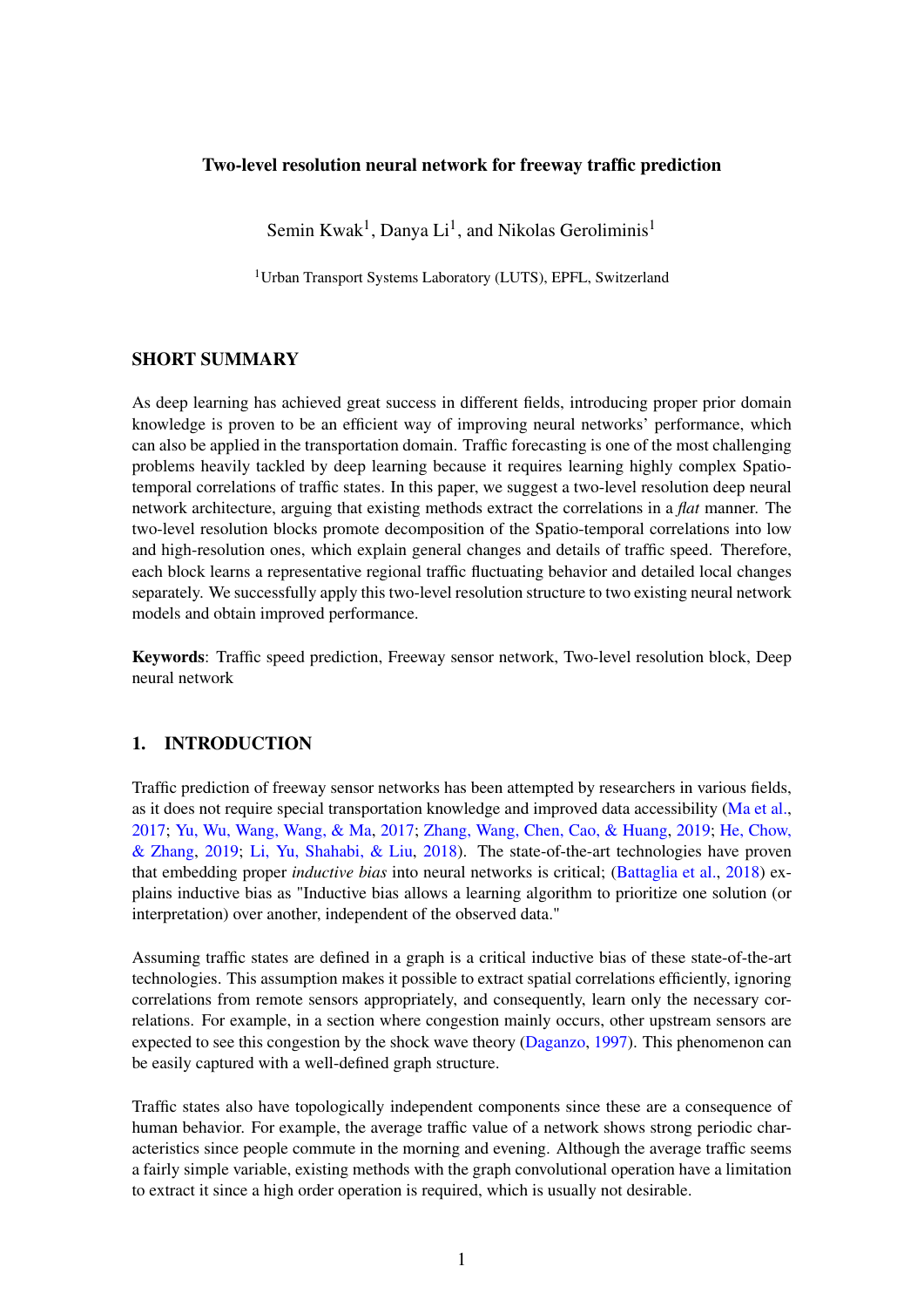This paper claims that inducing predictors to decompose traffic states into two parts (topologically independent and dependent) improves their performance. Therefore, we suggest a two-level resolution neural network. One level predicts the average value of traffic-related to the network level, independent of the corresponding topology structure. The other predicts traffic signals on the sensor level induced by the network topology. We improve the performance of two existing models, reforming them to this two-level resolution structure.

## 2. METHODOLOGY

We represent the sensor network as a weighted directed graph  $\mathscr{G} = (\mathscr{V}, \mathscr{E}, \mathbf{W})$ , where  $\mathscr{V}$  is a set of *N* sensors  $|\mathcal{V}| = N$ ,  $\mathcal{E}$  is a set of edges, and  $\mathbf{W} \in \mathbb{R}^{N \times N}$  is an adjacency matrix representing sensor proximity.  $X^{(t)} \in \mathbb{R}^{N \times F}$  is the *F* traffic states features (e.g. speed, time of day, day of week, etc) observed on  $\mathscr G$  at time *t*,  $\hat{\mathbf{X}}^{(t)} \in \mathbb{R}^{N \times 1}$  is the predicted feature for all sensors at time *t*. The traffic prediction problem aims to learn a function *f* that maps *s* historical traffic features to future *h* horizons of a target feature, given a graph  $\mathscr{G}$ :

$$
[\mathbf{X}^{(t-s+1)},\ldots,\mathbf{X}^{(t)};\mathcal{G}] \stackrel{f}{\rightarrow} [\hat{\mathbf{X}}^{(t+1)},\ldots,\hat{\mathbf{X}}^{(t+h)}].
$$
 (1)

### *High-resolution block*

The state-of-the-art methods typically design the function *f* to extract spatial correlations between sensors by using the given graph  $\mathscr G$  and temporal correlations by the Encoder-Decoder Recurrent Neural Network (RNN) architectures [\(Li et al.,](#page-5-1) [2018;](#page-5-1) [Shang, Chen, & Bi,](#page-6-3) [2021\)](#page-6-3) as follows:

<span id="page-1-0"></span>
$$
[\mathbf{X}^{(t-s+1)},...,\mathbf{X}^{(t)};\mathcal{G}] \xrightarrow{f_g} [\mathbf{H}^{(t-s+1)},...,\mathbf{H}^{(t)}] \xrightarrow{f_e} \mathbf{C}^{(t)} \xrightarrow{f_d} [\hat{\mathbf{X}}^{(t+1)},...,\hat{\mathbf{X}}^{(t+h)}].
$$
 (2)

The function  $f_g$  converts each input **X** into **H** that absorbs topological information by  $\mathscr G$ . Then, all tensors  $[\mathbf{H}^{(t-s+1)}, ..., \mathbf{H}^{(t)}]$  are encoded by the encoder  $f_e$  resulting in a context vector  $\mathbf{C}^{(t)}$ . At last, the decoder  $f_d$  decodes this context vector generating the final prediction outputs. In this paper, we call this standard architecture the high-resolution block since all the operations are performed in a sensor level.

### *Low-resolution block*

We suggest a low-resolution block that models the global traffic speed changes by predicting the average traffic status of the network. In this paper, we select the average traffic speed as the main variable of this block, but it is not limited to a single variable. The low-resolution block consists of three different functions: aggregator  $(g_a)$ , encoder  $(g_e)$ , and decoder  $(g_d)$ :

$$
[\mathbf{X}^{(t-s_l+1)}, \dots, \mathbf{X}^{(t)}] \xrightarrow{g_a} [\bar{\mathbf{X}}^{(t-s_l+1)}, \dots, \bar{\mathbf{X}}^{(t)}] \xrightarrow{g_e} \bar{\mathbf{C}}^{(t)} \xrightarrow{g_d} [\hat{\bar{\mathbf{X}}}^{(t+1)}, \dots, \hat{\bar{\mathbf{X}}}^{(t+h)}],
$$
(3)

where  $\bar{\mathbf{X}} \in \mathbb{R}^F$  and  $\hat{\bar{\mathbf{X}}} \in \mathbb{R}$  are the aggregated traffic features and predicted regional average speed of the network, respectively. The aggregator  $g_a$  aggregates each input  $X$  into the averaged value over *N* sensors ( $\bar{\mathbf{X}}$ ). The encoder  $g_e$  and decoder  $g_d$  are learnable functions analogous to  $f_e$  and  $f_e$ respectively in Eq. [\(2\)](#page-1-0). Note that the the input sequence length of the low-resolution block  $s_l$  can be different to *s* in Eq. [\(2\)](#page-1-0).

#### *Clustering*

In the low-resolution block, the aggregator can produce multiple regional average speed of the network. A challenge is how to group sensors to produce them. Spectral clustering [\(Shi & Malik,](#page-6-4)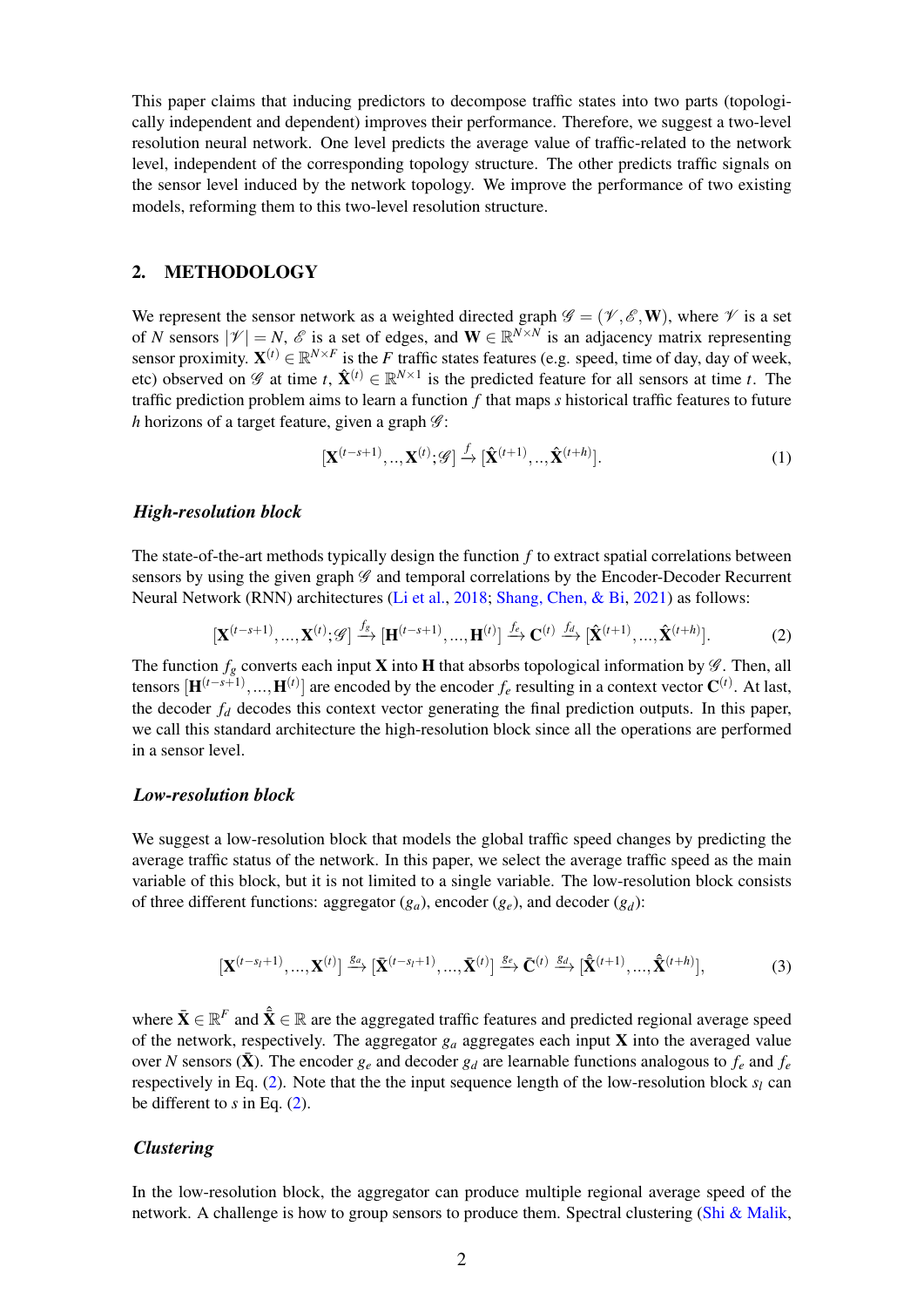<span id="page-2-0"></span>





(a) Proximity based similarity. (b) Correlation based similarity. (c) Similarity with a mixture of proximity and correlation ( $\alpha$  = 0.5).

# Figure 1: Spectral clustering with mixtures of physical proximity and signal correlation.

[2000\)](#page-6-4) is a K-means-based clustering algorithm taking the graph structure into account as a simi-larity matrix. Figure [1\(](#page-2-0)a) shows a clustering result with the Spectral clustering method based on a proximity-based similarity matrix  $(K = 3)$ . A potential problem of averaging traffic features under the clustering is that sensors which show very different traffic patterns can be grouped as the same cluster. For example, sensors on the same freeway but opposite direction usually show completely different pattern since people use one freeway during the morning but do the other during the evening for commuting. Using a signal correlation based similarity (e.g., cross-correlation, cosine similarity, etc) can alleviate this issue. With the similarity, as shown in Fig. [1\(](#page-2-0)b), sensors located in opposite directions are well separated. We further mix proximity based and correlation based similarities by a convex combination with a parameter  $\alpha$ :

$$
\mathbf{W}_{\text{mix}} = (1 - \alpha)\mathbf{W}_{\text{prox}} + \alpha \mathbf{W}_{\text{sim}}.
$$
 (4)

Figure [1\(](#page-2-0)c) shows the clustering result with the mixed similarity with  $\alpha = 0.5$ . Sensors in the opposite direction are grouped in different clusters and each cluster also keeps topological locality at the same time. Therefore, the low-resolution block is capable to take representative values of each cluster and predict them. After that, these predicted value can be fed into the decoder of the high-resolution block.

## *Combination of two resolutions*

We combine the two blocks by concatenating the prediction result of the low resolution block into the context vector of the high resolution block:

$$
\left[\mathbf{X}^{(t-s+1)},\ldots,\mathbf{X}^{(t)};\mathscr{G}\right] \xrightarrow{f_{g} \circ f_{e}} \left[\mathbf{C}^{(t)},\hat{\mathbf{X}}^{(t+1)},\ldots,\hat{\mathbf{X}}^{(t+h)}\right] \xrightarrow{f_{d}} \left[\hat{\mathbf{X}}^{(t+1)},\ldots,\hat{\mathbf{X}}^{(t+h)}\right]
$$
(5)

Therefore, the encoder of the high-resolution block is trained to focus on residuals while lowresolution block takes responsibility for the general changes. Figure [2](#page-3-0) shows the architecture details.

## *Loss*

We predict one horizon each time and use the current prediction for the next prediction. We choose the Mean Absolute Error (MAE) overall horizons as our training metric. During training, we add the loss of low-resolution block to the total loss of the network by a weight  $\gamma$ , since such an extra loss can provide additional regularization for the model. When we evaluate the model, we discard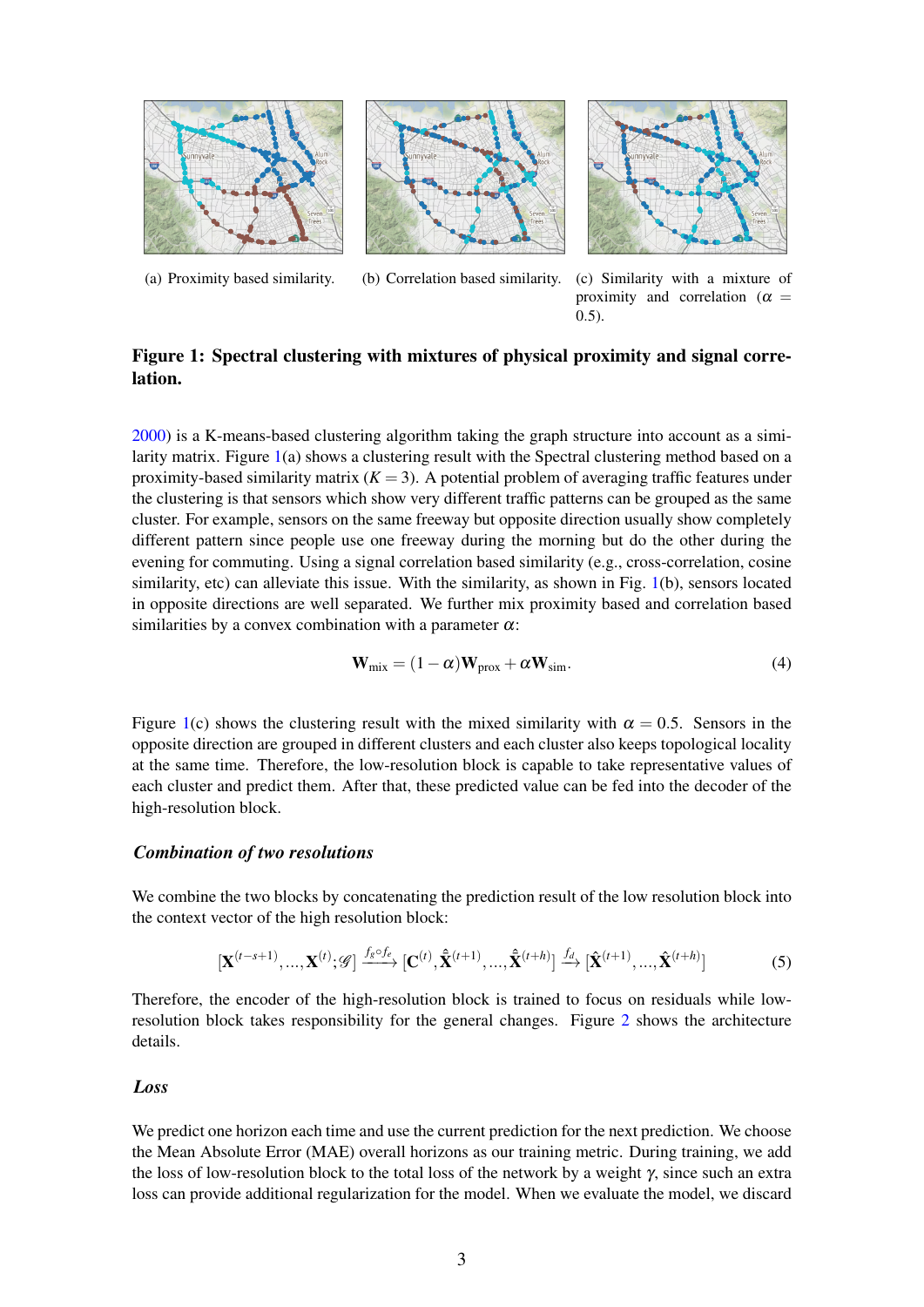<span id="page-3-0"></span>

Figure 2: The architecture of a two-level resolution neural network. The upper model represent the high-level resolution and it corresponds to the sensor's speed prediction, whereas the bottom model stand for the low-level and it corresponds to the average speed prediction.

the low-resolution loss.

$$
\ell_{\text{training}} = \frac{1}{hN} \sum_{\tau=t+1}^{t+h} |\hat{\mathbf{X}}^{(\tau)} - \mathbf{X}^{(\tau)}| + \frac{\gamma}{h} \sum_{\tau=t+1}^{t+h} |\hat{\mathbf{X}}^{(\tau)} - \bar{\mathbf{X}}^{(\tau)}|,\tag{6}
$$

$$
\ell_{\text{inference}} = \frac{1}{hN} \sum_{\tau=t+1}^{t+h} |\hat{\mathbf{X}}^{(\tau)} - \mathbf{X}^{(\tau)}|.
$$
 (7)

## 3. RESULTS AND DISCUSSION

To make comparison with other state-of-the-art models, we conduct experiments on a large-scale transportation network: PEMS-BAY. This dataset consists of speed data collected from 325 sensors on the freeways of San Francisco Bay area, from January 1st to June 30th, 2017, aggregated every 5 minutes. The adjacency matrix of the nodes W for the high-resolution block is constructed by road network distance with a threshold Gaussian kernel. For the low-resolution block, we group all the sensor into a single cluster meaning a single average value is fed into it. Z-score normalization is applied to all the input features. The dataset is split in chronological order with 70% for training, 10% for validation and the remaining 20% for testing.

Two common metrics are used to evaluate the performance: Mean Absolute Error (MAE) and Root Mean Squared Error (RMSE). Table [1](#page-4-0) summarizes the performance of the baseline models and our two-level resolution network. First, we select two classical time-series prediction methods. Historical average (HA) predicts the future traffic state of the time *t* as the average value of the time of five past weeks considering the day of the week. Auto-regressive integrated moving average (ARIMA) is a well-established parametric model to predict univariate time series.

Diffusion convolutional recurrent neural networks (DCRNN) [\(Li et al.,](#page-5-1) [2018\)](#page-5-1) and Graph for timeseries (GTS) [\(Shang et al.,](#page-6-3) [2021\)](#page-6-3) are the two state-of-the-art methods that we apply our two-level resolution architecture. We add TLR as a prefix on the two baselines, which stands for the two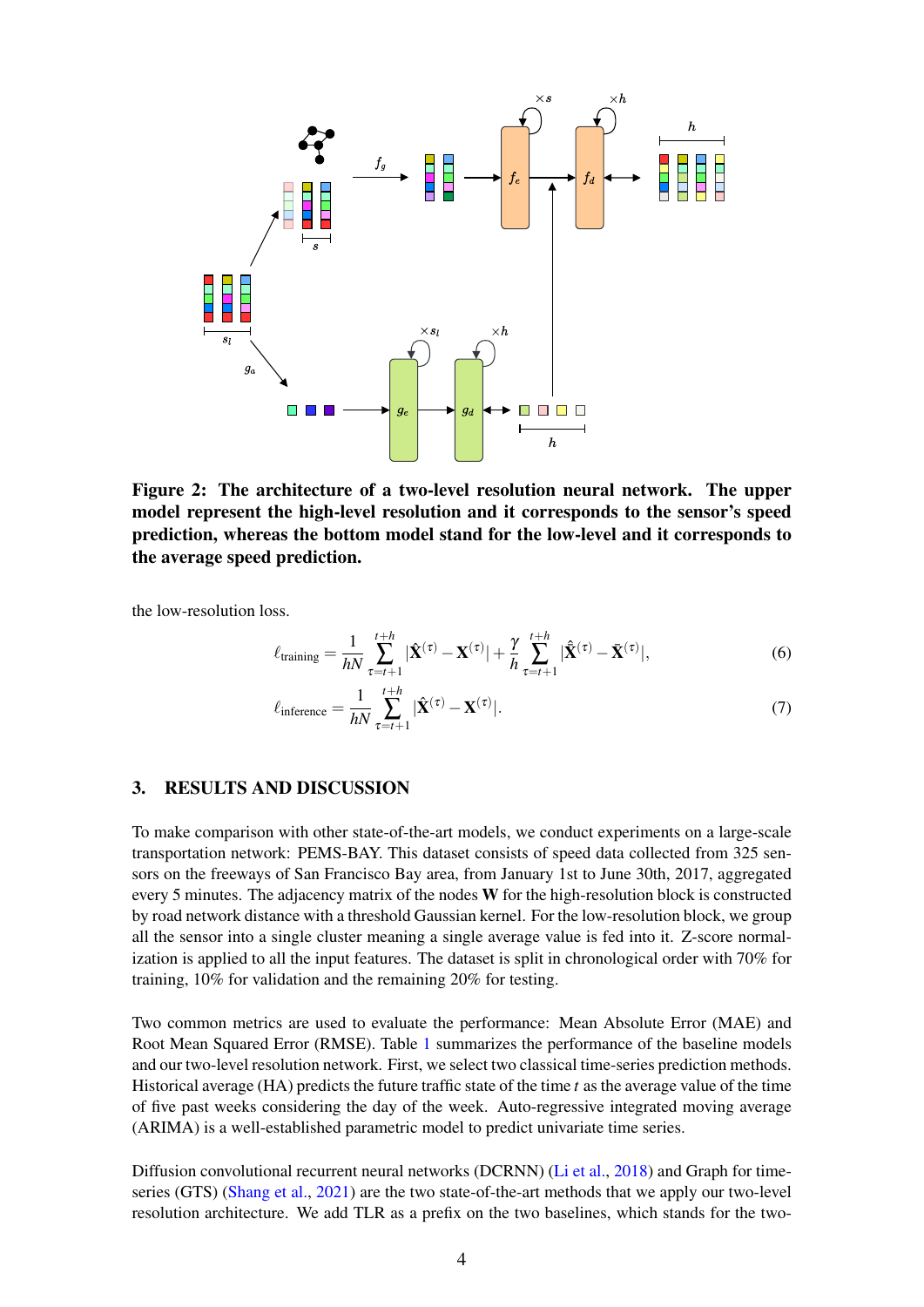level resolution.

<span id="page-4-0"></span>Table [2](#page-4-1) lists the performance of different time periods on the PEMS-BAY dataset to give a more specific analysis, especially to observe the improvements obtained for peak hours.

| time     | metric      | HA   | <b>ARIMA</b> | <b>DCRNN</b> | <b>TLR-DCRNN</b> | <b>GTS</b> | <b>TLR-GTS</b> |
|----------|-------------|------|--------------|--------------|------------------|------------|----------------|
| 15 mins  | <b>MAE</b>  | 2.88 | 1.62         | 1.38         | 1.32             | 1.34       | 1.33           |
|          | <b>RMSE</b> | 5.59 | 3.30         | 2.95         | 2.82             | 2.91       | 2.90           |
| 30 mins  | <b>MAE</b>  | 2.88 | 2.33         | 1.74         | 1.63             | 1.66       | 1.66           |
|          | <b>RMSE</b> | 5.59 | 4.76         | 3.97         | 3.76             | 3.87       | 3.89           |
| 60 mins  | <b>MAE</b>  | 2.88 | 3.38         | 2.07         | 1.92             | 1.96       | 1.94           |
|          | <b>RMSE</b> | 5.59 | 6.50         | 4.74         | 4.51             | 4.55       | 4.57           |
| 90 mins  | <b>MAE</b>  |      |              | 2.26         | 2.19             | 2.23       | 2.17           |
|          | <b>RMSE</b> |      |              | 5.26         | 5.05             | 5.06       | 4.99           |
| 120 mins | <b>MAE</b>  |      |              | 2.66         | 2.62             | 2.58       | 2.51           |
|          | <b>RMSE</b> |      |              | 6.02         | 5.93             | 5.71       | 5.54           |

Table 1: Experiment results on PEMS-BAY dataset.

<span id="page-4-1"></span>Table 2: Experiment results of different time periods on the PEMS-BAY dataset. Morning peak hours are from 6 am to 10 am, evening peak hours are from 2 pm to 8 pm, the rests are off-peak hours.

| time    |             |         | <b>DCRNN</b> |      | <b>TLR-DCRNN</b> |         |      |  |
|---------|-------------|---------|--------------|------|------------------|---------|------|--|
|         | metric      | morning | evening      | off  | morning          | evening | off  |  |
|         |             | peak    | peak         | peak | peak             | peak    | peak |  |
| 15 mins | <b>MAE</b>  | 1.85    | 1.74         | 1.00 | 1.81             | 1.72    | 0.99 |  |
|         | <b>RMSE</b> | 3.69    | 3.54         | 2.17 | 3.61             | 3.48    | 2.16 |  |
| 30 mins | <b>MAE</b>  | 2.49    | 2.30         | 1.15 | 2.41             | 2.24    | 1.14 |  |
|         | <b>RMSE</b> | 5.30    | 4.98         | 2.69 | 5.09             | 4.78    | 2.61 |  |
| 60 mins | <b>MAE</b>  | 3.08    | 2.73         | 1.34 | 2.98             | 2.61    | 1.31 |  |
|         | <b>RMSE</b> | 6.57    | 5.99         | 3.21 | 6.29             | 5.68    | 3.07 |  |
| 90 mins | <b>MAE</b>  | 3.51    | 2.96         | 1.59 | 3.38             | 2.84    | 1.55 |  |
|         | <b>RMSE</b> | 7.28    | 6.38         | 3.81 | 6.97             | 6.06    | 3.73 |  |

We focus on the results from adding the low-resolution block into the standard architecture (highresolution block) and observe the following phenomena on the PEMS-BAY dataset. (1) Both two-level resolution (TLR) DCRNN and TLR-GTS outperforms two original works [\(Li et al.,](#page-5-1) [2018;](#page-5-1) [Shang et al.,](#page-6-3) [2021\)](#page-6-3) for most of horizons. This emphasizes the effectiveness of modeling the general traffic status plus a local traffic diffusion. (2) Especially, prediction in the long-term is greatly improved for both models, e.g., more than 1 hour. This demonstrates the ability of the low resolution block to really capture the long-term patterns. (3) Improvements mainly focus on the peak hours (both morning and evening peak) whereas the off-peak hours' improvements are less significant. Figure [3](#page-5-4) shows a sample prediction result of the TLR-DCRNN method for a peak period of  $h = 3$  (15 minutes after the current time) and  $h = 12$  (one hour after the current time). We can see the algorithm predicts the beginning of congestion even though the input does not contain enough sign for the congestion. This result especially demonstrates the ability to model the exogenous traffic status changes of the low-resolution block.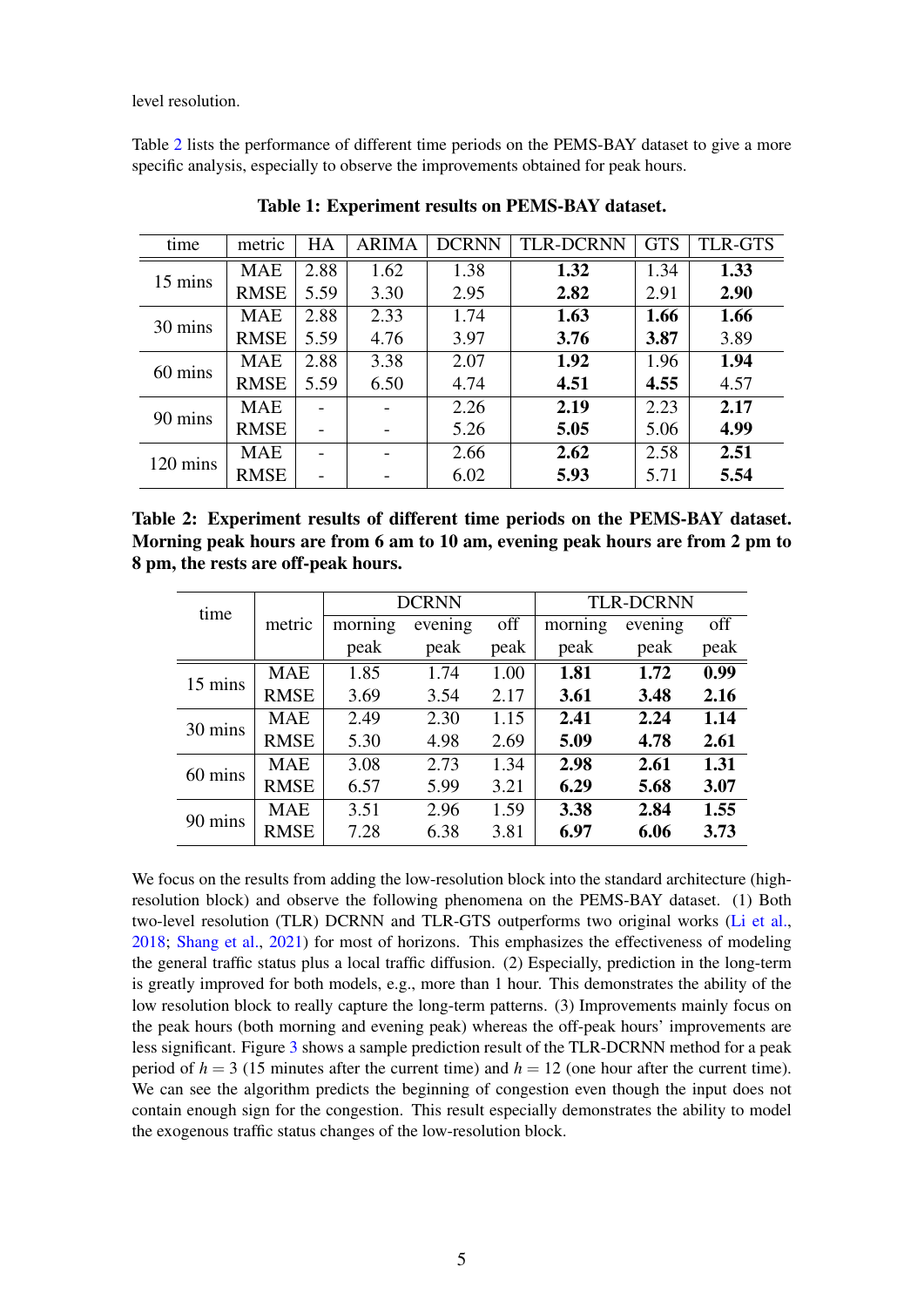<span id="page-5-4"></span>

(a) Ground truth traffic speed at 6:15 AM.

(b) Predicted traffic speed for 6:15 AM  $(h = 3)$ .



(c) Ground truth traffic speed at 7:00 AM.

(d) Predicted traffic speed for 7:00 AM  $(h = 12)$ .

Figure 3: Traffic speeds on 20th of June, 2017 and predicted speeds by TLR-DCRNN. The time when prediction is calculated is *t* =6:00 AM. The unit of speed is mph.

## 4. CONCLUSIONS

In this work, we propose a two-level resolution model that is decomposed into a low-resolution and high-resolution block that predicts the regional traffic status and the local traffic propagation, respectively. We introduce a graph-based clustering method to get regional representative values which are fed into the low-resolution block. We apply this two-level resolution architecture in two state-of-the-art models and obtain considerable improvements, especially on desirable peak periods.

# **REFERENCES**

- <span id="page-5-2"></span>Battaglia, P. W., Hamrick, J. B., Bapst, V., Sanchez-Gonzalez, A., Zambaldi, V., Malinowski, M., . . . others (2018). Relational inductive biases, deep learning, and graph networks. *arXiv preprint arXiv:1806.01261*.
- <span id="page-5-3"></span>Daganzo, C. (1997). *Fundamentals of transportation and traffic operations* (Vol. 30). Pergamon Oxford.
- <span id="page-5-0"></span>He, Z., Chow, C.-Y., & Zhang, J.-D. (2019). Stcnn: A spatio-temporal convolutional neural network for long-term traffic prediction. In *2019 20th ieee international conference on mobile data management (mdm)* (pp. 226–233).
- <span id="page-5-1"></span>Li, Y., Yu, R., Shahabi, C., & Liu, Y. (2018). Diffusion convolutional recurrent neural network: Data-driven traffic forecasting. In *International conference on learning*